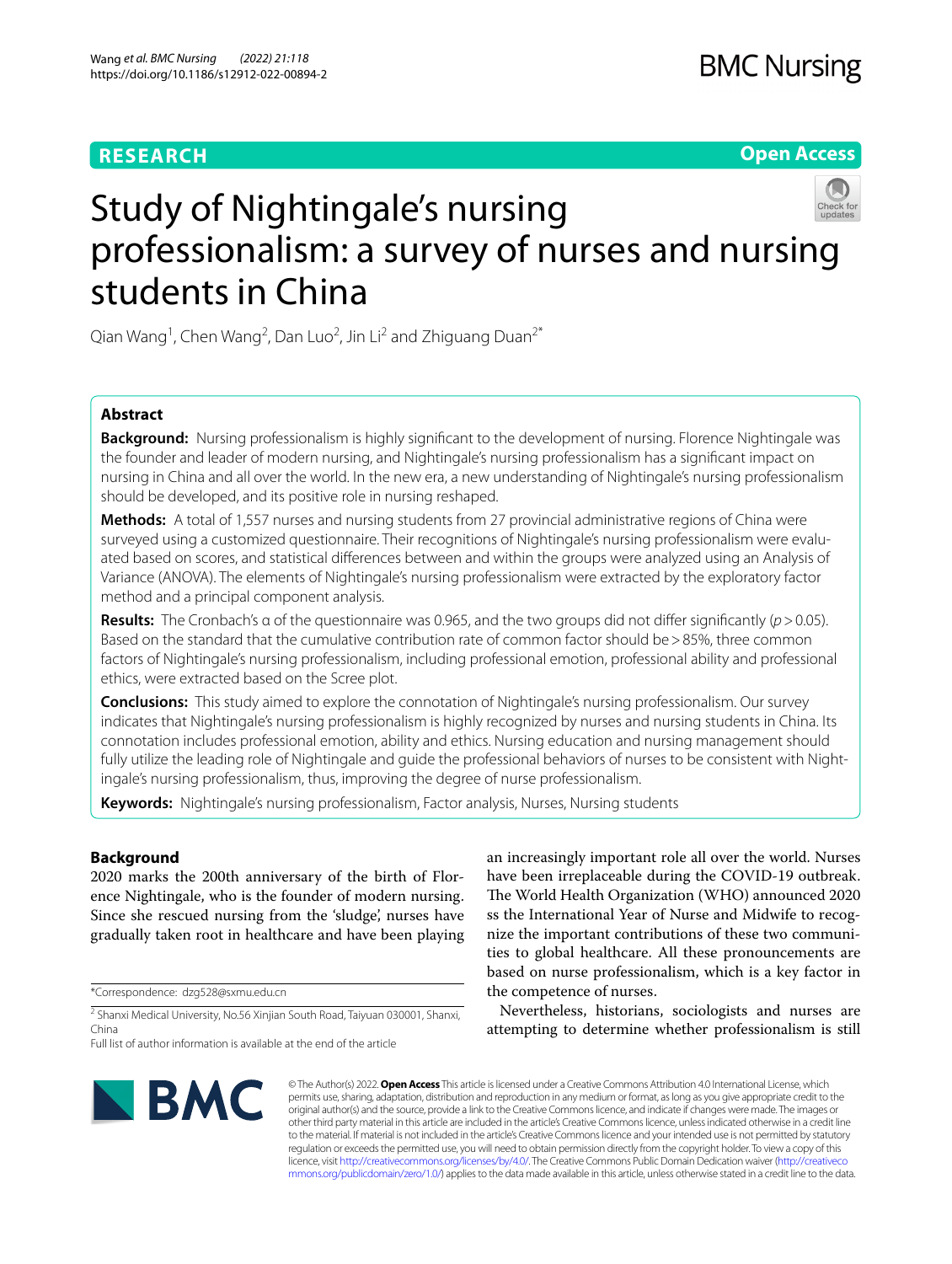present in this profession [\[1](#page-7-0)]. For a long time, nurses have been described as mere executors of doctors' orders, while their professional skills have not been recognized. Nursing knowledge and skills in nursing science that have accumulated over a long period have been ignored. This phenomenon has been repeated in the media and received much exposure. In other words, most bedside nursing and clinical skills are viewed as byproducts of medical knowledge and judgment. This stereotype results in the belief that nursing requires dedication and following instructions instead of knowledge and skills. Even worse, this stereotype has been strengthened by some practical behaviors of nurses to meet the expected image of public [[2](#page-7-1)].

Indeed, nursing has been developing as a science since the establishment of modern nursing education. Nursing professionalism has existed since the foundation of modern nursing, and it has been continuously developed and improved. In China, it is also known as "Nightingale's Spirit". However, a deviation in understanding the connotation of Nightingale's nursing professionalism has been observed. For example, most people in China believe that Nightingale's nursing professionalism refers to dedication and sacrifce and that nursing involves serving as a reputable caregiver. This may be related to the internationally renowned Nightingale Medal that emphasizes sacrifce and dedication [[3,](#page-7-2) [4](#page-7-3)]. Owing to Florence Nightingale's far-reaching infuence on modern nursing and her irreplaceable role, most people picture Florence Nightingale whenever nurses are mentioned.

However, in 2003, the American newspaper the Washington Post published an article entitled *Good night, Florence: with nursing in crisis, some say it's time to retire Nightingale as a symbol* [\[5](#page-7-4)]. Is Florence Nightingale no longer the fag of caregivers? Is Nightingale's nursing professionalism out of date? Substantial efforts have been invested in studies of nursing professionalism. Researchers  $[6-8]$  $[6-8]$  $[6-8]$  have investigated and practiced the professional scale from diferent perspectives, which provide models and methods to measure nurse professionalism. Nevertheless, the recognition of nursing professionalism by nurses should be clarifed, and nurses themselves should rid themselves of this stereotype frst, since nursing professionalism refects the attitude of nurses toward their work and serves as a guide for their behaviors. Previous studies have shown that the job satisfaction of nurses is proportional to the professionalism level of nursing [\[9](#page-7-7)]. A study on the internet image of nurses indicates that nurses are typically described as workers who are responsible for comforting patients and recording data [[10\]](#page-7-8). Florence Nightingale has been described as a lantern goddess, which does not refect the professionalism of nursing. This would appear to have a negative impact on the development of nursing professionalism.

In particular, the public tends to ignore the professional value of nurses, resulting in negative infuences on the recruitment of nursing staf, allocation of resources and awareness of nursing professionalism. It has been demonstrated that the simple view of nursing plays a dominant role if the image of nursing is based only on the stereotype  $[11]$ . Therefore, a change in the perception of nursing may be as necessary today as in the Nightingale Era. Additionally, it is necessary to review the concept of nursing professionalism to provide a conceptual definition for the twenty-first century. This is particularly necessary since professionalism is a complex and multidimensional structure, which difers with historical and cultural backgrounds [\[12](#page-7-10)]. Similarly, Nightingale's nursing professionalism should currently be re-examined to explore its enduring essence in nursing. In this study, the current impacts of Nightingale's professional values on nurses were investigated with Nightingale's nursing professionalism as the starting point. Recognition of the connotation of Nightingale's nursing professionalism by nurses and nursing students in China was investigated.

## **Methods**

## **Ethics**

The objectives, methods, investigation measures and application of the results of this study were explained to participants and approved by the Ethics Committee of the Nursing College of Shanxi Medical University (Taiyuan, China). Participants of online surveys were assured of anonymity and voluntary participation. All the data acquired was used for this study only, and all the information provided was kept confdential.

## **Design, population and samples**

In this study, a cross-sectional survey design was employed and supplemented by qualitative research to determine the connotation of Nightingale's nursing professionalism. Moreover, the recognition of its contents by nurses and nursing students in China was investigated to clarify the leading role of Nightingale's nursing professionalism in contemporary nursing. Online questionnaires were allocated to the target population using convenience and snowball sampling. The inclusion criteria of the survey respondents were all types of nurses and undergraduate or graduate nursing students who were willing to participate. A total of 1,557 participants included nurses at diferent levels of hospitals and undergraduates and postgraduates who majored in nursing in 27 provincial administrative regions of China.

## **Procedures**

Initial item design: The items about the connotation of Nightingale's nursing professionalism were developed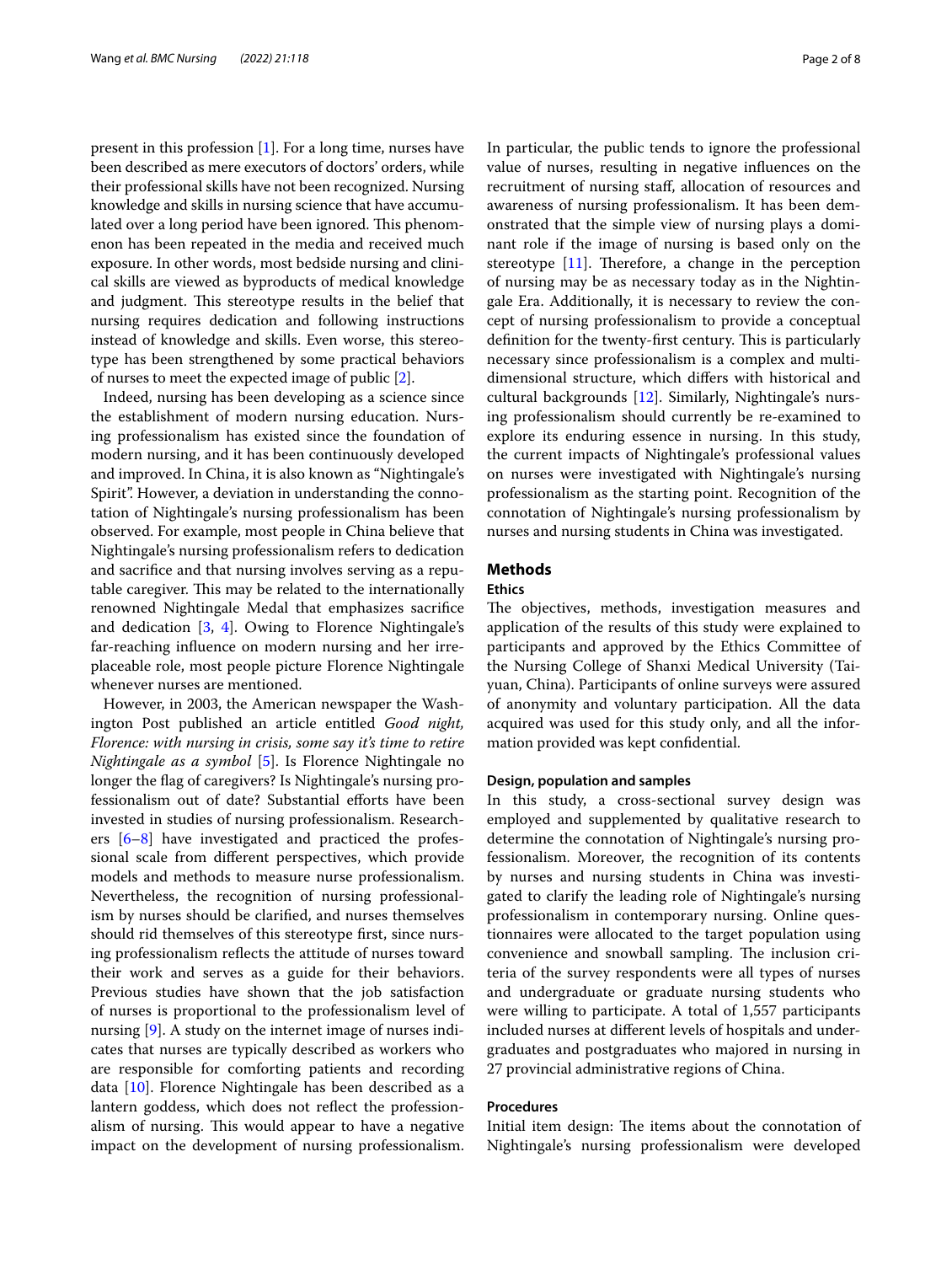based on relevant historical documents and Nightingale's works, such as hospital and nursing notes. The questionnaire included two parts: general information and the connotation of Nightingale's nursing professionalism. A total of 11 questions surveyed examined general information (Table [1\)](#page-2-0), while 25 questions surveyed the connotation of Nightingale's nursing professionalism.

Questionnaire revision: Ten experts were invited to fll in the questionnaire through face-to-face discussion. Feedback was collected and discussed. Items with expert recognition rates < 20% were modifed or deleted [[13](#page-7-11)], resulting in a final total of 14 items on the connotation of Nightingale's nursing professionalism survey (Table [2](#page-3-0))**.** All the items were assessed using a signifcance level from 1 to 10 based on the 10-level matrix scale. One and 10 refer to the least and most important items, respectively.

Inclusion criteria for experts: Experts who had been engaged in nursing-related majors for>10 years and have professional titles, such as associate professor (or their equivalent), were invited. They are familiar with

Composition of experts: The experts included one Nightingale Medalist, two nursing management experts, two nursing student management experts, two nursing education experts, one senior nurse, one clinician and one questionnaire expert. The diversity of fields of the experts enabled the examination of Nightingale's nursing professionalism from a comprehensive and broad perspective to remove the cognitive bias caused by professional limitations.

Pre-survey: Fifty questionnaires were distributed to nursing students of Shanxi Medical University and nurses of its afliated Hospital.

Content validity: Six nursing experts were invited to repeatedly check the items during the preparation. In particular, the items should represent Nightingale's nursing professionalism and be suitable for judging the professionalism of nursing. Additionally, there should be no diferences between the items and hypothetical concepts. All the experts believed that the items were representative and involved nursing professionalism.

<span id="page-2-0"></span>**Table 1** Statistics of the general conditions of samples (*n*=1,557)

| <b>Variables</b>         |                    | Category                                         | Sample size (%) | <b>Total</b> |
|--------------------------|--------------------|--------------------------------------------------|-----------------|--------------|
| Gender                   |                    | M                                                | 95(6.10)        | 1557         |
|                          |                    | F                                                | 1462(93.90)     |              |
| Non-student participants | Position           | Nurse                                            | 426(70.30)      | 606          |
|                          |                    | Nursing manager                                  | 73(4.69)        |              |
|                          |                    | Teacher                                          | 107(6.87)       |              |
|                          | Education          | Technical secondary school and<br>junior college | 87(14.36)       | 606          |
|                          |                    | Undergraduate                                    | 420(69.31)      |              |
|                          |                    | Postgraduate                                     | 99(16.34)       |              |
|                          | Professional title | Primary                                          | 281(46.37)      | 606          |
|                          |                    | Intermediate                                     | 237(39.11)      |              |
|                          |                    | Deputy senior                                    | 74(12.21)       |              |
|                          |                    | Senior                                           | 14(2.31)        |              |
|                          | Age                | $<$ 35                                           | 318(52.47)      | 606          |
|                          |                    | $35 - 49$                                        | 242(39.93)      |              |
|                          |                    | $\geq 50$                                        | 46(7.59)        |              |
|                          | Length of service  | < 15                                             | 394(65.02)      | 606          |
|                          |                    | $15 - 29$                                        | 174(28.71)      |              |
|                          |                    | $\geq$ 30                                        | 38(6.27)        |              |
| Student participants     | Postgraduate       | First-year                                       | 86(9.04)        | 951          |
|                          |                    | Second-year                                      | 17(1.79)        |              |
|                          |                    | Third-year                                       | 33(3.47)        |              |
|                          | Undergraduate      | Freshmen                                         | 269(28.29)      |              |
|                          |                    | Sophomore                                        | 162(17.03)      |              |
|                          |                    | Junior                                           | 209(21.98)      |              |
|                          |                    | Senior                                           | 175(18.40)      |              |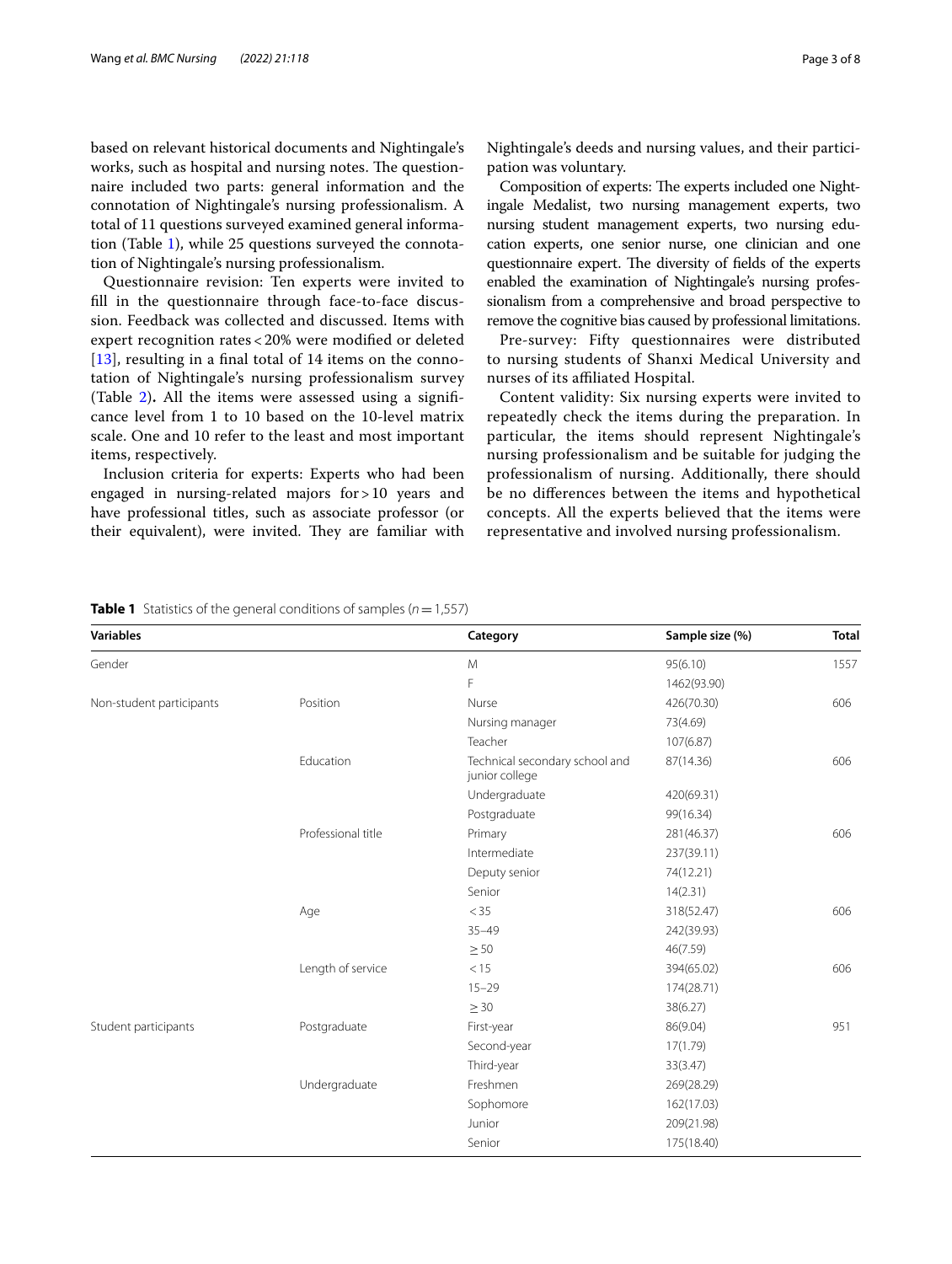<span id="page-3-0"></span>**Table 2** Scores of items about the connotation of Nightingale's nursing spirit by different populations and statistical analyses (X ± S)

| Item                             | <b>Nurses</b>      | <b>Teachers</b>    | <b>Nursing</b><br>management | Undergraduates     | Postgraduates      | <b>Total</b>      |       | F value P value |
|----------------------------------|--------------------|--------------------|------------------------------|--------------------|--------------------|-------------------|-------|-----------------|
| Dedication                       | $8.33 \pm 2.27$    | $8.19 \pm 2.52$    | $8.50 \pm 2.27$              | $8.28 \pm 2.13$    | $8.47 \pm 2.17$    | $8.31 \pm 2.21$   | 0.439 | 0.780           |
| Sympathy                         | $8.51 \pm 2.11$    | $8.28 \pm 2.48$    | $8.62 \pm 2.38$              | $8.25 \pm 2.14$    | $8.59 \pm 2.00$    | $8.37 \pm 2.16$   | 1.721 | 0.143           |
| Keen insight                     | $8.40 \pm 2.08$    | $8.11 \pm 2.45$    | $8.63 \pm 2.09$              | $8.14 \pm 2.16$    | $8.44 \pm 2.03$    | $8.26 \pm 2.15$   | 2.041 | 0.086           |
| Professional judge-<br>ment      | $8.57 \pm 1.96$    | $8.46 \pm 2.26$    | $8.70 \pm 2.04$              | $8.29 \pm 2.18$    | $8.58 \pm 1.99$    | $8.42 \pm 2.11$   | 1.848 | 0.117           |
| Professional care                | $8.59 \pm 1.97$    | $8.49 \pm 2.34$    | $8.81 \pm 1.97$              | $8.36 \pm 2.20$    | $8.54 \pm 2.05$    | $8.47 \pm 2.13$   | 1.347 | 0.250           |
| Leadership                       | $7.69 \pm 2.32$    | $7.31 \pm 2.55$    | $8.09 \pm 2.16$              | $7.72 \pm 2.31$    | $7.93 \pm 2.15$    | $7.72 \pm 2.31$   | 1.605 | 0.171           |
| Innovation                       | $7.83 \pm 2.23$    | $7.43 \pm 2.38$    | $7.43 \pm 2.27$              | $7.75 \pm 2.31$    | $7.92 \pm 2.24$    | $7.75 \pm 2.29$   | 1.233 | 0.295           |
| Teamwork                         | $8.59 \pm 2.04$    | $8.4 \pm 2.25$     | $8.54 \pm 2.17$              | $8.4 \pm 2.08$     | $8.42 \pm 2.05$    | $8.46 \pm 2.08$   | 0.684 | 0.603           |
| Respect for life                 | $9.09 \pm 1.84$    | $9.11 \pm 1.98$    | $9.14 \pm 2.06$              | $9.01 \pm 1.95$    | $8.98 \pm 1.91$    | $9.04 \pm 1.92$   | 0.225 | 0.924           |
| Soothe                           | $8.80 \pm 1.93$    | $8.65 \pm 2.16$    | $8.74 \pm 2.13$              | $8.58 \pm 2.05$    | $8.70 \pm 1.94$    | $8.67 \pm 2.02$   | 0.880 | 0.475           |
| Help                             | $8.88 \pm 1.85$    | $8.58 \pm 2.07$    | $8.76 \pm 2.12$              | $8.68 \pm 1.98$    | $8.61 \pm 1.98$    | $8.72 \pm 1.96$   | 0.995 | 0.409           |
| Exquisite technique              | $8.57 \pm 1.91$    | $8.34 \pm 2.25$    | $8.28 \pm 2.14$              | $8.33 \pm 2.19$    | $8.48 \pm 2.04$    | $8.41 \pm 2.10$   | 1.024 | 0.394           |
| Love and dedication              | $8.93 \pm 1.89$    | $8.69 \pm 2.07$    | $9.07 \pm 2.10$              | $8.69 \pm 2.00$    | $8.75 \pm 1.92$    | $8.78 \pm 1.98$   | 1.520 | 0.194           |
| Being prudent and<br>responsible | $8.87 \pm 1.92$    | $8.71 \pm 1.99$    | $8.98 \pm 2.09$              | $8.72 \pm 2.00$    | $8.87 \pm 1.89$    | $8.79 \pm 1.97$   | 0.678 | 0.607           |
| Total                            | $119.57 \pm 25.44$ | $116.68 \pm 27.25$ | $120.23 \pm 26.56$           | $117.14 \pm 26.75$ | $119.21 \pm 25.52$ | $118.1 \pm 26.31$ | 0.861 | 0.487           |

Confidence: The internal consistency was examined using Cronbach's  $α$ , and the confidence level obtained was 0.965.

Estimation of sample size:

$$
n = \left(\frac{Z_{1-a/2}}{\delta}\right)^2 \times p \times (1-p)
$$

Where n refers to the sample size, and  $\alpha$  refers to the signifcance level. When 0.05 is selected for a bilateral test, Z1-α/2 = 1.96. δ refers to the tolerable error, which is 0.05 in this study. *p* refers to the sample rate, which was 36% in this study owing to unknown reasons. In the qualitative interview with 11 Nightingale Medalists at the early stage of this study, 36% of the survey results of Nightingale as a professional example was taken as the core index.

As observed, each group contained no less than 354 participants. In practice, 424 participants (20% higher than 354) were involved in each group considering the sample efective rate and the sample diversity. In this study, nurses and nursing students were the main communities, and their total sample size was no less than 848. Questionnaires were distributed in February and March 2021 via Questionnaire Star, an online survey platform,. A total of 1,663 questionnaires were collected, with 1,557 of them valid (effective rate $=93.62%$ ). A total of 106 items on the questionnaire were excluded for missing items. The two survey groups met the minimum sample size requirements (Table [1](#page-2-0)).

## **Statistical analysis**

SPSS 22.0 (IBM, Inc., Armonk, NY, USA) was utilized to statistically describe  $(X \pm S)$  the characteristic indices of the participants, including professional title, age, length of service, grades of the students, and their scores for each item by each population. Statistical differences between and within groups were analyzed using an Analysis of Variance (**ANOVA)**. Statistical significance is indicated by  $p < 0.05$ . The connotation of Nightingale's nursing professionalism was analyzed using exploratory factor and principal component analyses. A varimax orthogonal rotation was executed, and the common factor was extracted by a cumulative contribution rate > 85% based on the Scree plot  $[14]$  $[14]$  $[14]$ .

## **Results**

#### **Sociodemographic characteristics of participants**

Among the participants, 93.9% were female, and 6.1% were male. The lengths of service of nurses and teachers ranged from 0.5 to 41 years, and their ages ranged from 20 to 61 years. Among the in-service nurses, 69.31% were undergraduates and 16.34% were postgraduates.

## **Statistical analysis of variable scoring in diferent populations**

Table [2](#page-3-0) summarizes the representative scores by different populations and the statistical analysis of the results. As observed, the average scores of all items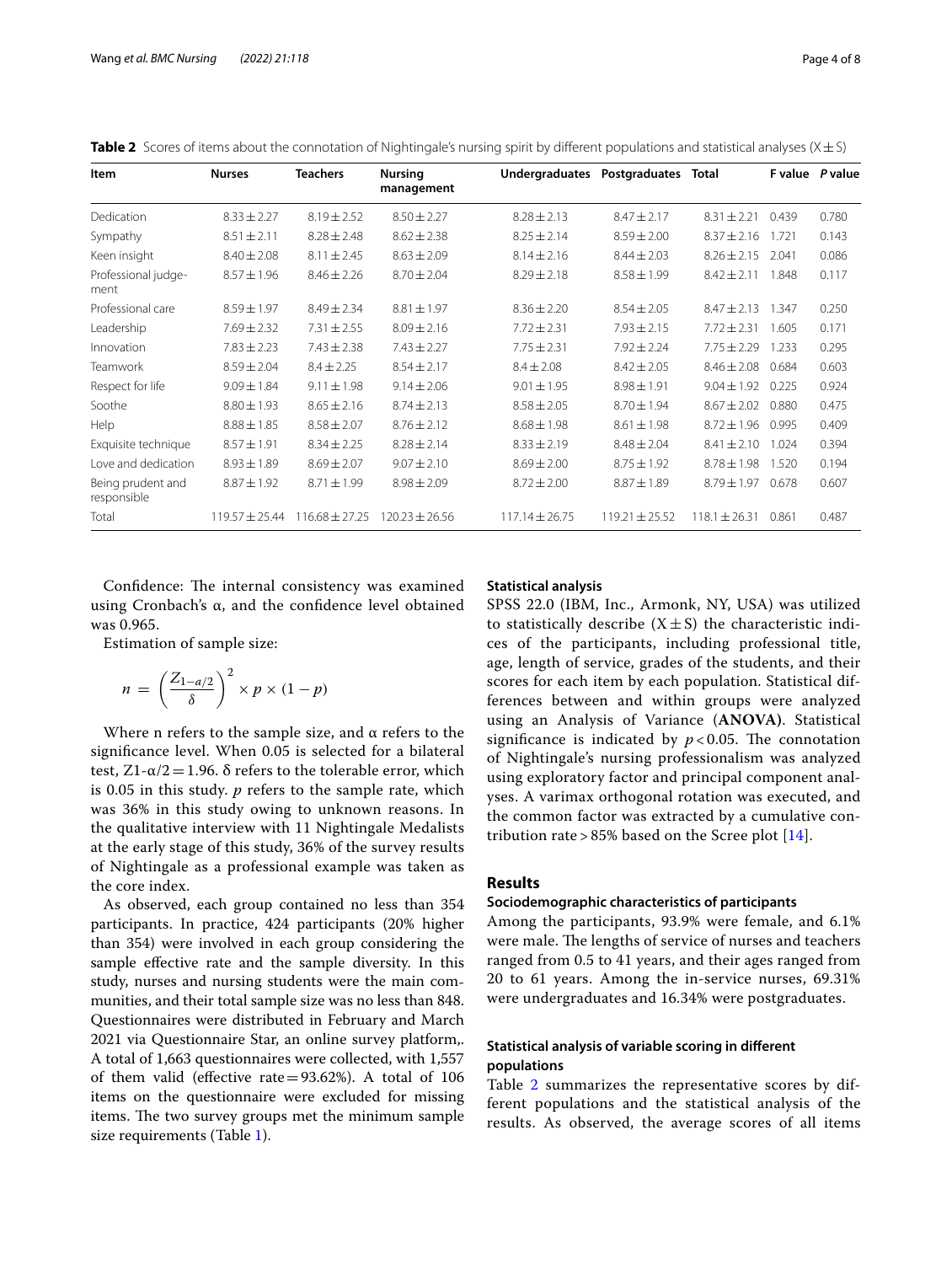exceeded 7, and no statistical diferences were observed between and within groups  $(P > 0.05)$ .

## **Exploratory factor analysis of Nightingale's nursing professionalism**

Factor analysis categorizes original variables based on the correlation, so that the correlations of variables in the same group are high, while the correlations of variables in diferent groups are low. Each group of variables is represented by an unobservable hypothetical variable, which is regarded as the common factor. These common factors can refect the main information of original variables. In other words, most information provided by the original variables are represented by comprehensive indicators. First, 14 indicators in the questionnaire were assigned, and a factor correlation analysis was applied for each variable in SPSS 22.0.

The results of correlation coefficient matrix showed medium and high correlations of the 14 variables (*P*<0.05 for all of them). The results of a Bartlett test revealed that *P*<0.05, suggesting that the correlation matrix of 14 variables is not a unit matrix, and the variables are not independent (KMO $=0.964$ ). In summary, these variables are highly suitable for factor analysis. Based on the standard

that the cumulative contribution rate of common fac-tor should be > 85% [\[14](#page-7-12)], three common factors were extracted based on the Scree plot. Their commonalities on all the variables were high, indicating that they can efectively refect the extent of variation of each variable. The factor structure after rotation was relatively clear. The first factor had large positive loads on X8, X9, X10, X11, X12, X13 and X14 and was defned as the professional ethics factor. The second factor had large positive loads on X3, X4, X5, X6 and X7 and was defned as the professional capability factor; the third factor had large positive loads on X1 and X2 and was defned as the professional emotion factor (Tables [3](#page-4-0), [4,](#page-5-0) [5](#page-5-1) and Fig. [1\)](#page-6-0).

## **Discussion**

This study aims to explore the connotation of Nightingale's nursing professionalism and the recognition of nurses and nursing students in China. A statistical analysis of the survey of diferent populations and their characteristic indicators revealed that nurses and nursing students in China have a consistent understanding of Nightingale's nursing professionalism, and the average scores of all items exceeded 7, indicating that all the

<span id="page-4-0"></span>**Table 3** Correlation coefficient matrix of 14 indicators of Nightingale's nursing professionalism

|                | <b>X1</b>        | <b>X2</b>        | X3               | X4               | X5               | Х6               | Χ7               | X8               | Χ9               | X10              | X11              | X12              | X13              | X14 |
|----------------|------------------|------------------|------------------|------------------|------------------|------------------|------------------|------------------|------------------|------------------|------------------|------------------|------------------|-----|
| X1             | $\mathbf{1}$     |                  |                  |                  |                  |                  |                  |                  |                  |                  |                  |                  |                  |     |
| X <sub>2</sub> | 0.832<br>< 0.001 |                  |                  |                  |                  |                  |                  |                  |                  |                  |                  |                  |                  |     |
| X3             | 0.811<br>< 0.001 | 0.771<br>< 0.001 | $\mathbf{1}$     |                  |                  |                  |                  |                  |                  |                  |                  |                  |                  |     |
| X4             | 0.796<br>< 0.001 | 0.736<br>< 0.001 | 0.916<br>< 0.001 |                  |                  |                  |                  |                  |                  |                  |                  |                  |                  |     |
| X5             | 0.798<br>< 0.001 | 0.749<br>< 0.001 | 0.859<br>< 0.001 | 0.909<br>< 0.001 | 1                |                  |                  |                  |                  |                  |                  |                  |                  |     |
| X6             | 0.728<br>< 0.001 | 0.683 < 0.001    | 0.779<br>< 0.001 | 0.771<br>< 0.001 | 0.755<br>< 0.001 | 1                |                  |                  |                  |                  |                  |                  |                  |     |
| X7             | 0.712<br>< 0.001 | 0.671<br>< 0.001 | 0.792<br>< 0.001 | 0.784<br>< 0.001 | 0.767<br>< 0.001 | 0.844<br>< 0.001 | 1                |                  |                  |                  |                  |                  |                  |     |
| X8             | 0.790<br>< 0.001 | 0.780<br>< 0.001 | 0.835<br>< 0.001 | 0.844<br>< 0.001 | 0.840<br>< 0.001 | 0.756<br>< 0.001 | 0.795<br>< 0.001 |                  |                  |                  |                  |                  |                  |     |
| X9             | 0.751<br>< 0.001 | 0.772<br>< 0.001 | 0.754<br>< 0.001 | 0.785<br>< 0.001 | 0.775<br>< 0.001 | 0.619<br>< 0.001 | 0.634<br>< 0.001 | 0.821<br>< 0.001 | $\mathbf{1}$     |                  |                  |                  |                  |     |
| X10            | 0.789<br>< 0.001 | 0.802<br>< 0.001 | 0.786<br>< 0.001 | 0.805<br>< 0.001 | 0.816<br>< 0.001 | 0.686<br>< 0.001 | 0.706<br>< 0.001 | 0.835<br>< 0.001 | 0.867<br>< 0.001 | $\overline{1}$   |                  |                  |                  |     |
| X11            | 0.795<br>< 0.001 | 0.785<br>< 0.001 | 0.779<br>< 0.001 | 0.803<br>< 0.001 | 0.810<br>< 0.001 | 0.679<br>< 0.001 | 0.702<br>< 0.001 | 0.843<br>< 0.001 | 0.874<br>< 0.001 | 0.924<br>< 0.001 | $\overline{1}$   |                  |                  |     |
| X12            | 0.751<br>< 0.001 | 0.697<br>< 0.001 | 0.833<br>< 0.001 | 0.870<br>< 0.001 | 0.860<br>< 0.001 | 0.756<br>< 0.001 | 0.770<br>< 0.001 | 0.824<br>< 0.001 | 0.775<br>< 0.001 | 0.816<br>< 0.001 | 0.815<br>< 0.001 |                  |                  |     |
| X13            | 0.780<br>< 0.001 | 0.772<br>< 0.001 | 0.793<br>< 0.001 | 0.817<br>< 0.001 | 0.821<br>< 0.001 | 0.679<br>< 0.001 | 0.695<br>< 0.001 | 0.822<br>< 0.001 | 0.880<br>< 0.001 | 0.868<br>< 0.001 | 0.875<br>< 0.001 | 0.834<br>< 0.001 |                  |     |
| X14            | 0.790<br>< 0.001 | 0.757<br>< 0.001 | 0.809<br>< 0.001 | 0.837<br>< 0.001 | 0.832<br>< 0.001 | 0.694<br>< 0.001 | 0.702<br>< 0.001 | 0.847<br>< 0.001 | 0.878<br>< 0.001 | 0.860<br>< 0.001 | 0.870<br>< 0.001 | 0.854<br>< 0.001 | 0.930<br>< 0.001 |     |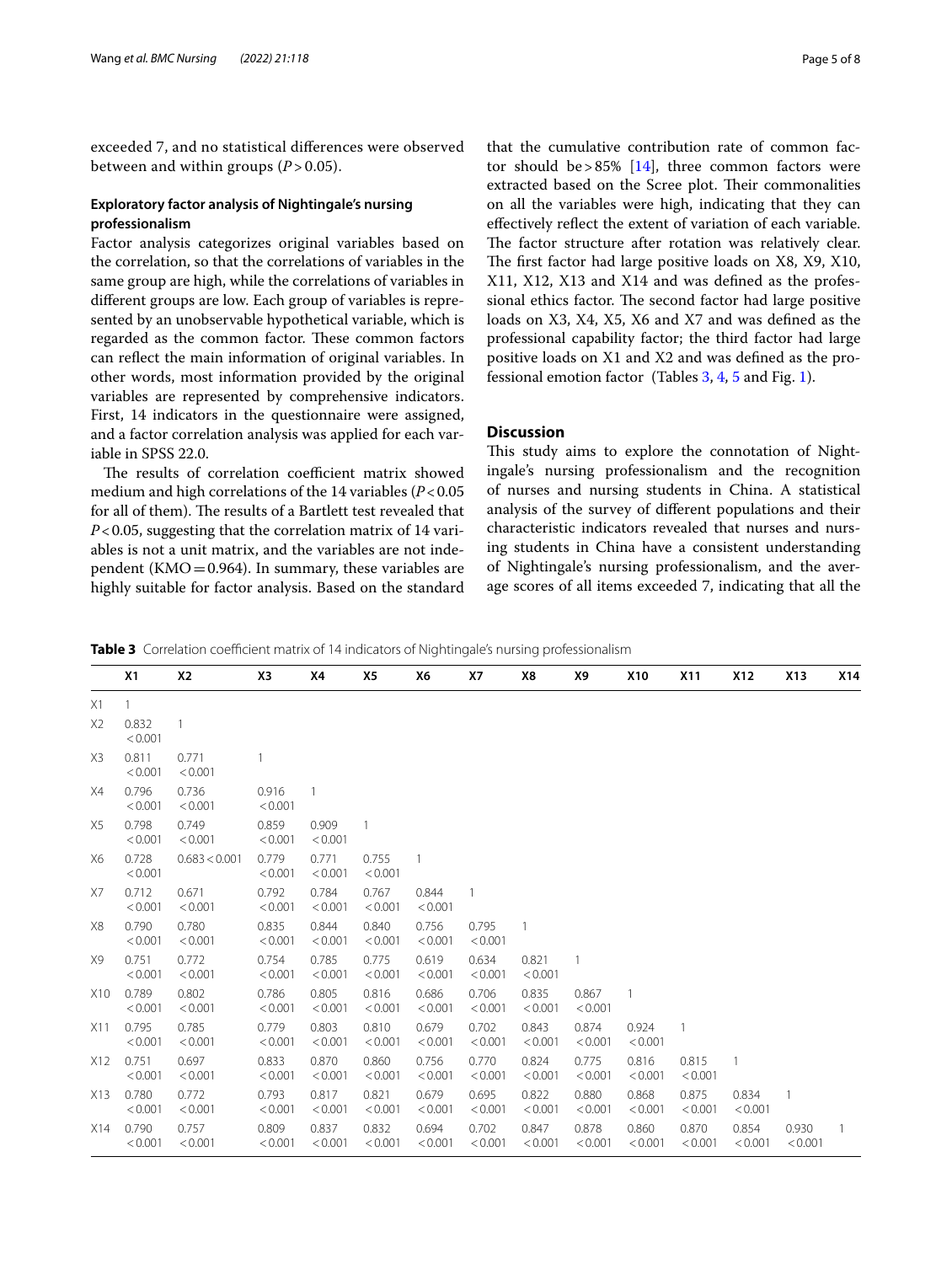## <span id="page-5-0"></span>**Table 4** Results of principal component analysis

| <b>Principal component</b> | Eigenvalue | <b>Cumulative</b><br>contribution rate<br>(%) |
|----------------------------|------------|-----------------------------------------------|
| 1                          | 11.325     | 80.890                                        |
| 2                          | 0.718      | 86.018                                        |
| 3                          | 0.409      | 88.937                                        |
| $\overline{4}$             | 0.302      | 91.093                                        |
| 5                          | 0.197      | 92.499                                        |
| 6                          | 0.178      | 93.772                                        |
| 7                          | 0.157      | 94.895                                        |
| 8                          | 0.142      | 95.912                                        |
| 9                          | 0.138      | 96.900                                        |
| 10                         | 0.126      | 97.798                                        |
| 11                         | 0.108      | 98.570                                        |
| 12                         | 0.073      | 99.089                                        |
| 13                         | 0.065      | 99.555                                        |
| 14                         | 0.062      | 100.000                                       |

<span id="page-5-1"></span>**Table 5** Factor load matrix after varimax orthogonal rotation

|                  | F <sub>1</sub> | F <sub>2</sub> | F <sub>3</sub> |
|------------------|----------------|----------------|----------------|
| X1               | 0.464          | 0.493          | 0.647          |
| X <sub>2</sub>   | 0.462          | 0.374          | 0.760          |
| X3               | 0.520          | 0.690          | 0.349          |
| X4               | 0.608          | 0.685          | 0.244          |
| X5               | 0.617          | 0.643          | 0.274          |
| X6               | 0.266          | 0.824          | 0.353          |
| X7               | 0.319          | 0.828          | 0.289          |
| X8               | 0.616          | 0.579          | 0.375          |
| X9               | 0.816          | 0.287          | 0.389          |
| X <sub>10</sub>  | 0.745          | 0.385          | 0.434          |
| X11              | 0.764          | 0.375          | 0.417          |
| X12              | 0.677          | 0.641          | 0.155          |
| X13              | 0.801          | 0.395          | 0.330          |
| X14              | 0.799          | 0.433          | 0.297          |
| Contribution (%) | 39.616         | 32.641         | 16.680         |

indices in Nightingale's nursing professionalism are of equal signifcance.

Some studies proposed that nurse interns feel frustrated about the public view that nurses primarily provide 'care' and do not merit recognized professionalism [[15\]](#page-7-13). Moreover, clinical teachers help students to acquire professional values by acting as an example in practice [[16\]](#page-7-14). Therefore, it is assumed that nurses have a deep understanding of Nightingale's nursing professionalism compared with nursing students owing to their clinical experiences. However, the survey results indicated no diference in their understandings. Changes in their understanding of professionalism after work experience could be attributed to issues in the cognition of professional role in practice.

It has been demonstrated that nurses with a negative role model have a negative impact on the development of self-confdence and professional recognition of nursing students, while those with a positive role model help nursing students to develop knowledge, skills, values and beliefs [\[17](#page-7-15)]. A study on the cognition of senior high school students of nurses revealed that nurse internships may have a positive impact on the nursing concept, as well as on the recruitment and retention of nurses [\[18](#page-7-16)]. Studies on career development demonstrated that positive role models should be established to facilitate the professional development of nursing students, while the clinical nurses, teachers and supervisors that they contact during an internship play an important role  $[19]$  $[19]$ . This suggests that nursing management should facilitate shaping models for nurses and nursing students to improve their professional recognition. Kelly et al*.* [\[20\]](#page-7-18) reported that a visit to the Nightingale History Museum in UK is an efective way to enhance the professional cognition of nursing students. Therefore, it is highly significant to investigate the cognition and recognition of Nightingale and its nursing spirit by nurses and nursing students.

What exactly is Nightingale's nursing professionalism? Based on the survey items mentioned above and the results of factor analysis, these items can be classifed into professional emotion (e.g., dedication and sympathy), professional capability (e.g., keen insight, professional judgment, professional care, leadership, and innovation) and professional ethics (e.g., teamwork, exquisite skills, comfort, help, respect for life, love and dedication, prudence and responsibility). Florence Nightingale wrote in her diary that "God calls me to serve her. God's call is for me to work hard among the poor with strong faith". The strong belief of Florence Nightingale in nursing led her to implement nursing education and nursing reform without fear of difculties, thus, becoming a pioneer of modern nursing [[21\]](#page-7-19). Although it is not necessary for every nurse to have the same religious beliefs as Nightingale, nurses must have a persistent love for nursing and exhibit love, sympathy, and dedication to patients. This is defined as professional emotion.

Florence Nightingale also believed that love cannot replace professional training or surpass professional knowledge. Instead, deep dedication to professionalism and belief is required. She believed that nurses who do not develop professional skills via systematic learning are essentially 'Potter and cobble' on patients [[21\]](#page-7-19). Although Humanistic care is the essence of nursing, nursing without professional knowledge as support is no more than charity. Nursing must rely on scientifc knowledge and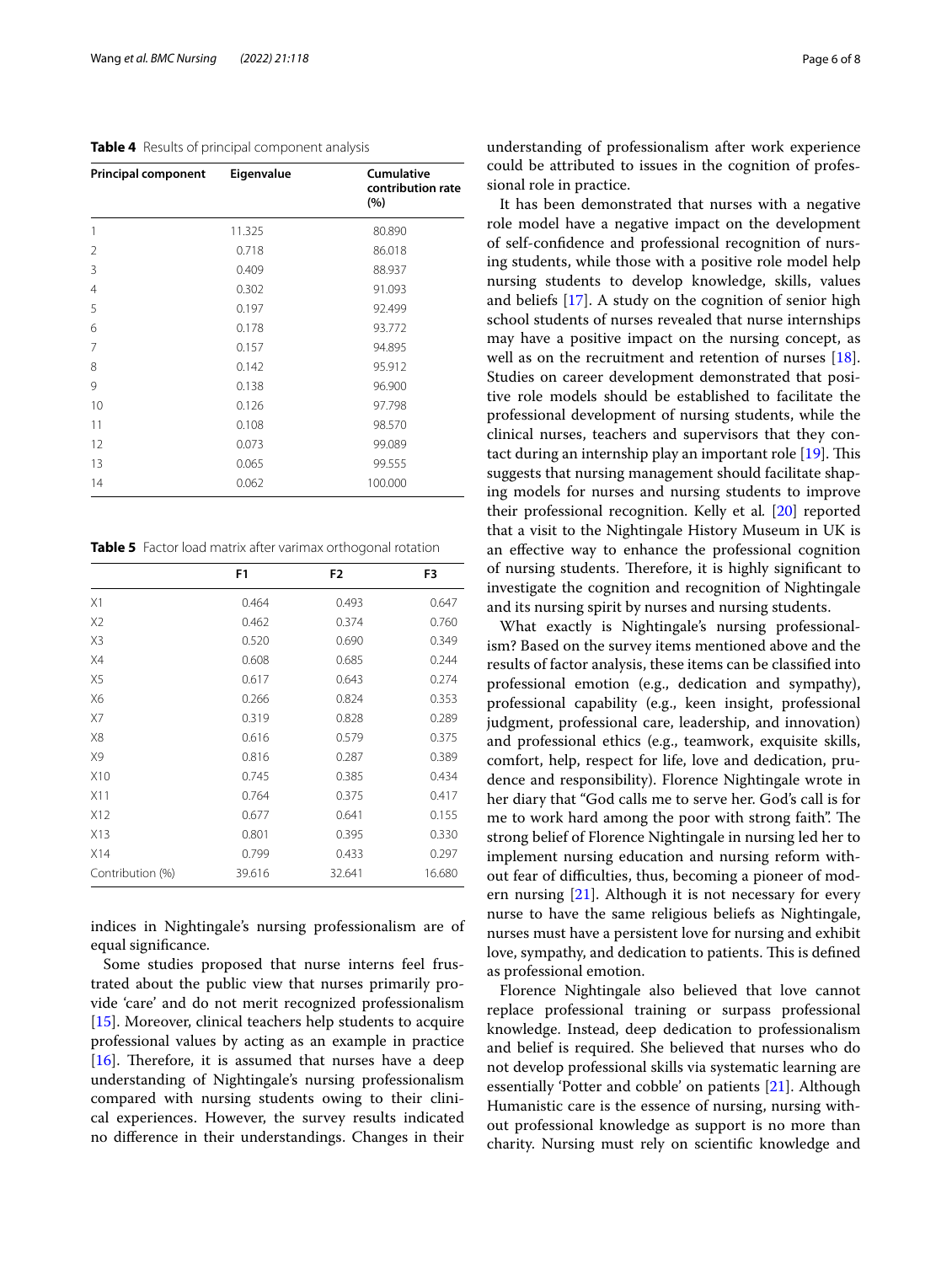

<span id="page-6-0"></span>technology to enhance the value of nursing, so that they can effectively serve the public. Therefore, professional capability is an essential part of Nightingale's nursing professionalism. In addition to advanced professional knowledge and skilled professional skills, a qualifed nurse should have noble professional ethics and norms. Florence Nightingale always adhered to the character of nurses. She believed that an excellent nurse should be punctual, quiet, trustworthy, tidy and regular. Indeed, Florence Nightingale considered a good personality to be the criterion for nursing workers [[21](#page-7-19)]. Studies have claimed that professional ethics are the basis of professional recognition [\[22\]](#page-7-20). Nursing requires nursing staf to love their careers, be prudent and responsible, and work as a team with doctors and other relevant personnel. This was Nightingale's requirement and expectation for nursing, as well as one of the core connotations of Nightingale's nursing professionalism in the new era. Nurses must have professional ethics, which are the necessary guarantee for the physical and mental rights of patients, and it is the third constituent element of Nightingale's nursing professionalism. This is defined as professional ethics.

## **Limitations**

The major limitation of this study is the representativeness and universality of the sample. This study solely refects the situation of China and does not involve nurses in other countries. Moreover, the survey was conducted by snowball sampling with no targeted and rigorous control design. Thus, it is impossible to compare the survey results of nurses in hospitals in diferent regions. Additionally, the customized questionnaire used in this study may be biased in terms of items. Therefore, it is suggested that future studies involve more samples and a qualitative interview to comprehensively and deeply understand the cognition and recognition of Nightingale's nursing professionalism by nurses.

## **Conclusions**

Although the data need to be interpreted with caution owing to the limitations described above, the factor analysis suggests that the structure of Nightingale's nursing professionalism includes professional emotion, professional ability and professional ethics, which are all essential and constitute an interactive triangular model. These three factors can only result in a high level of professionalism by interactive promotion and improvement. Moreover, the survey results indicate that nurses and nursing students have the same level of understanding of Nightingale's nursing professionalism. They highly recognize Nightingale's nursing professionalism, indicating that this model is still applicable and plays a guiding role for nurses in contemporary times. This suggests that nursing education and nursing managers should fully utilize this model to improve the professionalism of nurses.